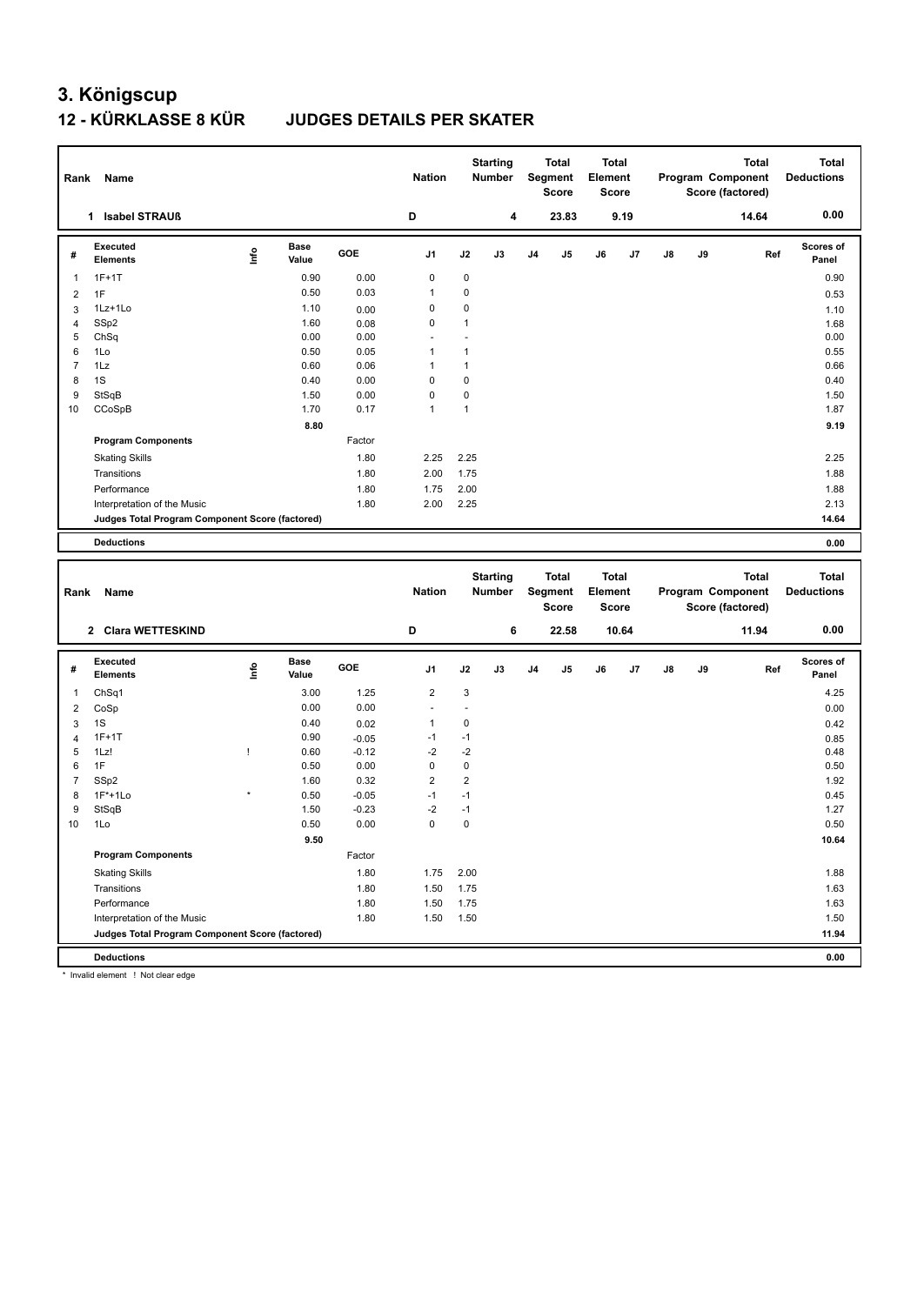#### **12 - KÜRKLASSE 8 KÜR JUDGES DETAILS PER SKATER**

| Rank           | Name                                                                           |      |                      |         | <b>Nation</b>  |                | <b>Starting</b><br><b>Number</b> |                | <b>Total</b><br>Segment<br><b>Score</b> | Element | <b>Total</b><br><b>Score</b> |    |    | <b>Total</b><br>Program Component<br>Score (factored) | <b>Total</b><br><b>Deductions</b> |
|----------------|--------------------------------------------------------------------------------|------|----------------------|---------|----------------|----------------|----------------------------------|----------------|-----------------------------------------|---------|------------------------------|----|----|-------------------------------------------------------|-----------------------------------|
|                | 3 Mihai GHIVNICI                                                               |      |                      |         | D              |                | 5                                |                | 21.63                                   |         | 10.82                        |    |    | 10.81                                                 | 0.00                              |
| #              | Executed<br><b>Elements</b>                                                    | lnfo | <b>Base</b><br>Value | GOE     | J <sub>1</sub> | J2             | J3                               | J <sub>4</sub> | J5                                      | J6      | J7                           | J8 | J9 | Ref                                                   | <b>Scores of</b><br>Panel         |
| $\overline{1}$ | 1Lo+1Lo                                                                        |      | 1.00                 | 0.00    | $\mathsf 0$    | $\mathbf 0$    |                                  |                |                                         |         |                              |    |    |                                                       | 1.00                              |
| $\overline{2}$ | ChSq1                                                                          |      | 3.00                 | 0.50    | $\mathbf{1}$   | $\mathbf{1}$   |                                  |                |                                         |         |                              |    |    |                                                       | 3.50                              |
| $\mathbf{3}$   | 1T                                                                             |      | 0.40                 | 0.00    | $\mathbf 0$    | $\mathbf 0$    |                                  |                |                                         |         |                              |    |    |                                                       | 0.40                              |
| $\overline{4}$ | 1S                                                                             |      | 0.40                 | 0.00    | $\pmb{0}$      | $\mathbf 0$    |                                  |                |                                         |         |                              |    |    |                                                       | 0.40                              |
| 5              | 1Lz                                                                            |      | 0.60                 | $-0.03$ | 0              | $-1$           |                                  |                |                                         |         |                              |    |    |                                                       | 0.57                              |
| 6              | SSpB                                                                           |      | 1.10                 | $-0.06$ | $-1$           | $\mathbf 0$    |                                  |                |                                         |         |                              |    |    |                                                       | 1.04                              |
| $\overline{7}$ | StSqB                                                                          |      | 1.50                 | $-0.15$ | $-2$           | $\mathbf 0$    |                                  |                |                                         |         |                              |    |    |                                                       | 1.35                              |
| 8              | 1F                                                                             |      | 0.50                 | 0.00    | $\mathsf 0$    | $\mathbf 0$    |                                  |                |                                         |         |                              |    |    |                                                       | 0.50                              |
| 9              | $1Lz+1T$                                                                       |      | 1.00                 | $-0.09$ | $-1$           | $-2$           |                                  |                |                                         |         |                              |    |    |                                                       | 0.91                              |
| 10             | <b>USpB</b>                                                                    |      | 1.00                 | 0.15    | $\mathbf{1}$   | $\overline{2}$ |                                  |                |                                         |         |                              |    |    |                                                       | 1.15                              |
|                |                                                                                |      | 10.50                |         |                |                |                                  |                |                                         |         |                              |    |    |                                                       | 10.82                             |
|                | <b>Program Components</b>                                                      |      |                      | Factor  |                |                |                                  |                |                                         |         |                              |    |    |                                                       |                                   |
|                | <b>Skating Skills</b>                                                          |      |                      | 1.80    | 1.50           | 1.75           |                                  |                |                                         |         |                              |    |    |                                                       | 1.63                              |
|                | Transitions                                                                    |      |                      | 1.80    | 1.50           | 1.50           |                                  |                |                                         |         |                              |    |    |                                                       | 1.50                              |
|                | Performance                                                                    |      |                      | 1.80    | 1.50           | 1.50           |                                  |                |                                         |         |                              |    |    |                                                       | 1.50                              |
|                | Interpretation of the Music                                                    |      |                      | 1.80    | 1.25           | 1.50           |                                  |                |                                         |         |                              |    |    |                                                       | 1.38                              |
|                | Judges Total Program Component Score (factored)                                |      |                      |         |                |                |                                  |                |                                         |         |                              |    |    |                                                       | 10.81                             |
|                | <b>Deductions</b>                                                              |      |                      |         |                |                |                                  |                |                                         |         |                              |    |    |                                                       | 0.00                              |
|                |                                                                                |      |                      |         |                |                |                                  |                |                                         |         |                              |    |    |                                                       |                                   |
|                |                                                                                |      |                      |         |                |                |                                  |                |                                         |         |                              |    |    |                                                       |                                   |
|                |                                                                                |      |                      |         |                |                | <b>Starting</b>                  |                | <b>Total</b>                            |         | <b>Total</b>                 |    |    | <b>Total</b>                                          | <b>Total</b>                      |
| Rank           | Name                                                                           |      |                      |         | <b>Nation</b>  |                | <b>Number</b>                    |                | Segment                                 | Element |                              |    |    | Program Component                                     | <b>Deductions</b>                 |
|                |                                                                                |      |                      |         |                |                |                                  |                | Score                                   |         | Score                        |    |    | Score (factored)                                      |                                   |
|                | 4 Aliena ESCH                                                                  |      |                      |         | D              |                | $\mathbf 2$                      |                | 20.90                                   |         | 6.49                         |    |    | 14.41                                                 | 0.00                              |
|                | Executed                                                                       |      | <b>Base</b>          | GOE     |                |                |                                  |                |                                         |         |                              |    |    |                                                       | Scores of                         |
| #              | <b>Elements</b>                                                                | lnfo | Value                |         | J1             | J2             | J3                               | J <sub>4</sub> | J5                                      | J6      | J7                           | J8 | J9 | Ref                                                   | Panel                             |
| $\mathbf{1}$   | 1S                                                                             |      | 0.40                 | 0.00    | $\mathbf 0$    | $\mathbf 0$    |                                  |                |                                         |         |                              |    |    |                                                       | 0.40                              |
| $\overline{2}$ | SSp1                                                                           |      | 1.30                 | 0.07    | $\mathbf{1}$   | $\mathbf 0$    |                                  |                |                                         |         |                              |    |    |                                                       | 1.37                              |
| 3              | 1Lz+1Lo                                                                        |      | 1.10                 | 0.00    | $\pmb{0}$      | $\mathbf 0$    |                                  |                |                                         |         |                              |    |    |                                                       | 1.10                              |
| $\overline{4}$ | 1F                                                                             |      | 0.50                 | 0.00    | $\mathbf 0$    | $\mathbf 0$    |                                  |                |                                         |         |                              |    |    |                                                       | 0.50                              |
| 5              | StSqB                                                                          |      | 1.50                 | 0.08    | $\mathbf{1}$   | $\mathbf 0$    |                                  |                |                                         |         |                              |    |    |                                                       | 1.58                              |
| 6              | CSp                                                                            |      | 0.00                 | 0.00    | $\overline{a}$ | $\overline{a}$ |                                  |                |                                         |         |                              |    |    |                                                       | 0.00                              |
| $\overline{7}$ | 1Lz                                                                            |      | 0.60                 | $-0.06$ | $-1$           | $-1$           |                                  |                |                                         |         |                              |    |    |                                                       | 0.54                              |
| 8              | CCoSp1*                                                                        |      | 0.00                 | 0.00    | ÷,             | $\overline{a}$ |                                  |                |                                         |         |                              |    |    |                                                       | 0.00                              |
| 9              | ChSq                                                                           |      | 0.00                 | 0.00    |                | ÷,             |                                  |                |                                         |         |                              |    |    |                                                       | 0.00                              |
| 10             | $1F+1Lo$                                                                       |      | 1.00                 | 0.00    | $\pmb{0}$      | $\mathbf 0$    |                                  |                |                                         |         |                              |    |    |                                                       | 1.00                              |
|                |                                                                                |      | 6.40                 |         |                |                |                                  |                |                                         |         |                              |    |    |                                                       | 6.49                              |
|                | <b>Program Components</b>                                                      |      |                      | Factor  |                |                |                                  |                |                                         |         |                              |    |    |                                                       |                                   |
|                | <b>Skating Skills</b>                                                          |      |                      | 1.80    | 1.75           | 2.00           |                                  |                |                                         |         |                              |    |    |                                                       | 1.88                              |
|                | Transitions                                                                    |      |                      | 1.80    | 2.00           | 2.00           |                                  |                |                                         |         |                              |    |    |                                                       | 2.00                              |
|                | Performance                                                                    |      |                      | 1.80    | 2.00           | 2.25           |                                  |                |                                         |         |                              |    |    |                                                       | 2.13                              |
|                | Interpretation of the Music<br>Judges Total Program Component Score (factored) |      |                      | 1.80    | 1.75           | 2.25           |                                  |                |                                         |         |                              |    |    |                                                       | 2.00<br>14.41                     |

**Deductions 0.00**

\* Invalid element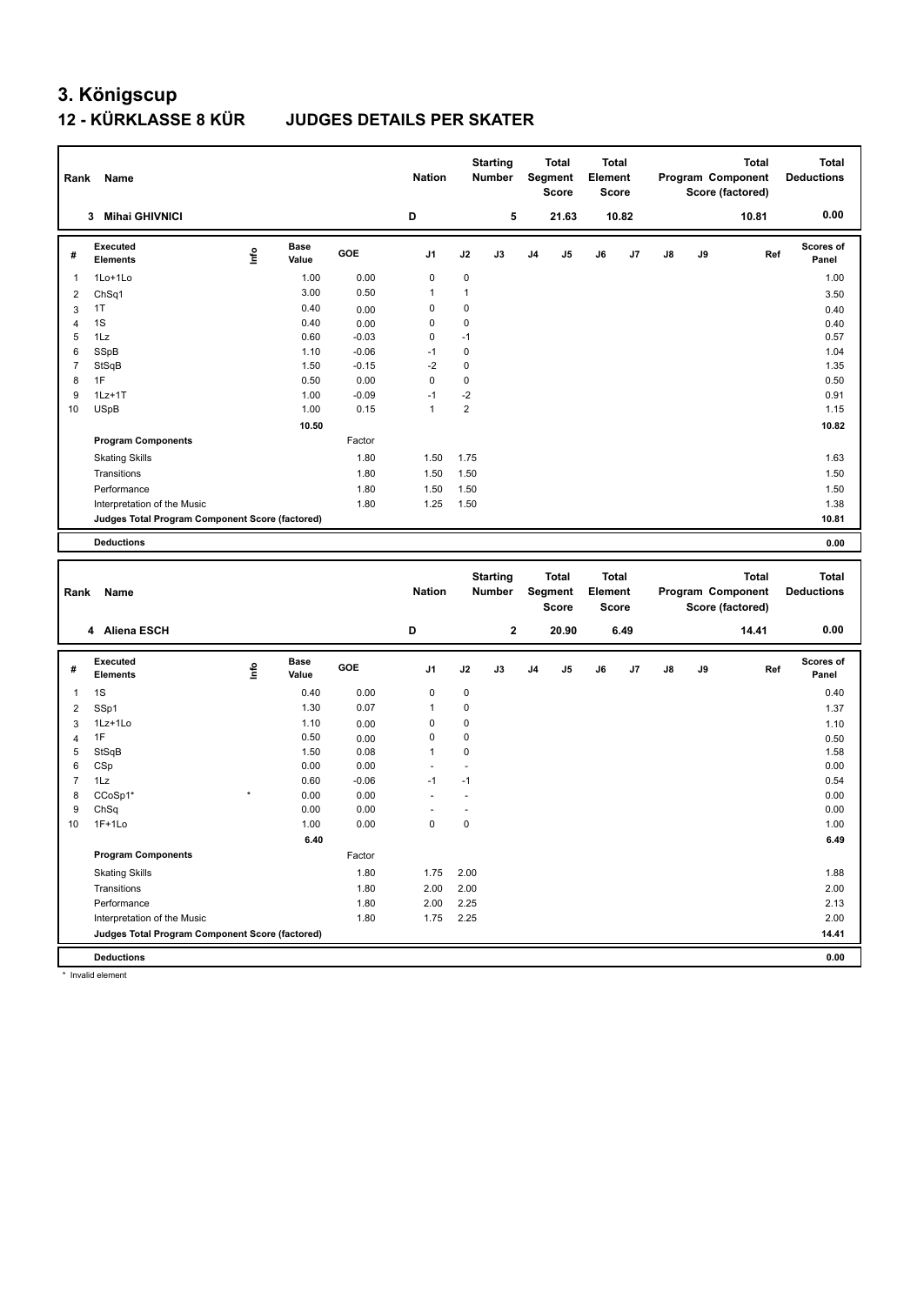#### **12 - KÜRKLASSE 8 KÜR JUDGES DETAILS PER SKATER**

| Rank           | Name                                            |      |                      |            | <b>Nation</b>            |                | <b>Starting</b><br><b>Number</b> |                | <b>Total</b><br>Segment<br><b>Score</b> | <b>Total</b><br>Element<br><b>Score</b> |      |               |    | <b>Total</b><br>Program Component<br>Score (factored) | <b>Total</b><br><b>Deductions</b> |
|----------------|-------------------------------------------------|------|----------------------|------------|--------------------------|----------------|----------------------------------|----------------|-----------------------------------------|-----------------------------------------|------|---------------|----|-------------------------------------------------------|-----------------------------------|
|                | <b>Lina GROSS</b><br>5                          |      |                      |            | D                        |                | 1                                |                | 20.64                                   |                                         | 9.38 |               |    | 11.26                                                 | 0.00                              |
| #              | Executed<br><b>Elements</b>                     | lnfo | <b>Base</b><br>Value | <b>GOE</b> | J <sub>1</sub>           | J2             | J3                               | J <sub>4</sub> | J <sub>5</sub>                          | J6                                      | J7   | $\mathsf{J}8$ | J9 | Ref                                                   | Scores of<br>Panel                |
| 1              | 1S                                              |      | 0.40                 | 0.00       | 0                        | 0              |                                  |                |                                         |                                         |      |               |    |                                                       | 0.40                              |
| $\overline{2}$ | $1F+1T$                                         |      | 0.90                 | $-0.03$    | $-1$                     | 0              |                                  |                |                                         |                                         |      |               |    |                                                       | 0.87                              |
| 3              | $1S+1Lo$                                        |      | 0.90                 | 0.00       | $\mathbf 0$              | 0              |                                  |                |                                         |                                         |      |               |    |                                                       | 0.90                              |
| 4              | 1Lze                                            | e    | 0.48                 | $-0.14$    | $-3$                     | $-3$           |                                  |                |                                         |                                         |      |               |    |                                                       | 0.34                              |
| 5              | CoSpB                                           |      | 1.50                 | 0.00       | 0                        | 0              |                                  |                |                                         |                                         |      |               |    |                                                       | 1.50                              |
| 6              | ChSq1                                           |      | 3.00                 | 0.25       | 0                        | $\mathbf{1}$   |                                  |                |                                         |                                         |      |               |    |                                                       | 3.25                              |
| 7              | 1F                                              |      | 0.50                 | $-0.05$    | $-1$                     | $-1$           |                                  |                |                                         |                                         |      |               |    |                                                       | 0.45                              |
| 8              | 1T                                              |      | 0.40                 | 0.00       | 0                        | 0              |                                  |                |                                         |                                         |      |               |    |                                                       | 0.40                              |
| 9              | SSp                                             |      | 0.00                 | 0.00       | $\overline{\phantom{a}}$ | $\blacksquare$ |                                  |                |                                         |                                         |      |               |    |                                                       | 0.00                              |
| 10             | StSqB                                           |      | 1.50                 | $-0.23$    | $-2$                     | $-1$           |                                  |                |                                         |                                         |      |               |    |                                                       | 1.27                              |
|                |                                                 |      | 9.58                 |            |                          |                |                                  |                |                                         |                                         |      |               |    |                                                       | 9.38                              |
|                | <b>Program Components</b>                       |      |                      | Factor     |                          |                |                                  |                |                                         |                                         |      |               |    |                                                       |                                   |
|                | <b>Skating Skills</b>                           |      |                      | 1.80       | 1.50                     | 1.75           |                                  |                |                                         |                                         |      |               |    |                                                       | 1.63                              |
|                | Transitions                                     |      |                      | 1.80       | 1.50                     | 1.50           |                                  |                |                                         |                                         |      |               |    |                                                       | 1.50                              |
|                | Performance                                     |      |                      | 1.80       | 1.50                     | 1.50           |                                  |                |                                         |                                         |      |               |    |                                                       | 1.50                              |
|                | Interpretation of the Music                     |      |                      | 1.80       | 1.50                     | 1.75           |                                  |                |                                         |                                         |      |               |    |                                                       | 1.63                              |
|                | Judges Total Program Component Score (factored) |      |                      |            |                          |                |                                  |                |                                         |                                         |      |               |    |                                                       | 11.26                             |
|                | <b>Deductions</b>                               |      |                      |            |                          |                |                                  |                |                                         |                                         |      |               |    |                                                       | 0.00                              |

e Wrong edge

| Rank           | Name                                            |      |                      |         | <b>Nation</b>  |                | <b>Starting</b><br><b>Number</b> |                | <b>Total</b><br>Segment<br><b>Score</b> | <b>Total</b><br>Element<br><b>Score</b> |      |               |    | <b>Total</b><br>Program Component<br>Score (factored) | <b>Total</b><br><b>Deductions</b> |
|----------------|-------------------------------------------------|------|----------------------|---------|----------------|----------------|----------------------------------|----------------|-----------------------------------------|-----------------------------------------|------|---------------|----|-------------------------------------------------------|-----------------------------------|
|                | <b>Nina KAUFMANN</b><br>6                       |      |                      |         | D              |                | 3                                |                | 17.41                                   |                                         | 6.83 |               |    | 10.58                                                 | 0.00                              |
| #              | Executed<br><b>Elements</b>                     | lnfo | <b>Base</b><br>Value | GOE     | J <sub>1</sub> | J2             | J3                               | J <sub>4</sub> | J5                                      | J6                                      | J7   | $\mathsf{J}8$ | J9 | Ref                                                   | Scores of<br>Panel                |
| 1              | 1F                                              |      | 0.50                 | 0.00    | 0              | $\pmb{0}$      |                                  |                |                                         |                                         |      |               |    |                                                       | 0.50                              |
| $\overline{2}$ | 1Lo                                             |      | 0.50                 | 0.00    | 0              | 0              |                                  |                |                                         |                                         |      |               |    |                                                       | 0.50                              |
| 3              | 1Lze                                            | e    | 0.48                 | $-0.17$ | $-3$           | -4             |                                  |                |                                         |                                         |      |               |    |                                                       | 0.31                              |
| 4              | ChSq                                            |      | 0.00                 | 0.00    | $\blacksquare$ | $\blacksquare$ |                                  |                |                                         |                                         |      |               |    |                                                       | 0.00                              |
| 5              | CCoSpBV                                         |      | 1.28                 | $-0.20$ | $-1$           | $-2$           |                                  |                |                                         |                                         |      |               |    |                                                       | 1.08                              |
| 6              | 1Lo                                             |      | 0.50                 | $-0.08$ | $-1$           | $-2$           |                                  |                |                                         |                                         |      |               |    |                                                       | 0.42                              |
| 7              | $1F+1T$                                         |      | 0.90                 | 0.00    | 0              | $\pmb{0}$      |                                  |                |                                         |                                         |      |               |    |                                                       | 0.90                              |
| 8              | $1S+1T$                                         |      | 0.80                 | $-0.02$ | $-1$           | 0              |                                  |                |                                         |                                         |      |               |    |                                                       | 0.78                              |
| 9              | SSpB                                            |      | 1.10                 | $-0.11$ | $-1$           | $-1$           |                                  |                |                                         |                                         |      |               |    |                                                       | 0.99                              |
| 10             | StSqB                                           |      | 1.50                 | $-0.15$ | $-1$           | $-1$           |                                  |                |                                         |                                         |      |               |    |                                                       | 1.35                              |
|                |                                                 |      | 7.56                 |         |                |                |                                  |                |                                         |                                         |      |               |    |                                                       | 6.83                              |
|                | <b>Program Components</b>                       |      |                      | Factor  |                |                |                                  |                |                                         |                                         |      |               |    |                                                       |                                   |
|                | <b>Skating Skills</b>                           |      |                      | 1.80    | 1.50           | 1.50           |                                  |                |                                         |                                         |      |               |    |                                                       | 1.50                              |
|                | Transitions                                     |      |                      | 1.80    | 1.50           | 1.50           |                                  |                |                                         |                                         |      |               |    |                                                       | 1.50                              |
|                | Performance                                     |      |                      | 1.80    | 1.25           | 1.50           |                                  |                |                                         |                                         |      |               |    |                                                       | 1.38                              |
|                | Interpretation of the Music                     |      |                      | 1.80    | 1.50           | 1.50           |                                  |                |                                         |                                         |      |               |    |                                                       | 1.50                              |
|                | Judges Total Program Component Score (factored) |      |                      |         |                |                |                                  |                |                                         |                                         |      |               |    |                                                       | 10.58                             |
|                | <b>Deductions</b>                               |      |                      |         |                |                |                                  |                |                                         |                                         |      |               |    |                                                       | 0.00                              |
|                | a Meann adapt                                   |      |                      |         |                |                |                                  |                |                                         |                                         |      |               |    |                                                       |                                   |

e Wrong edge